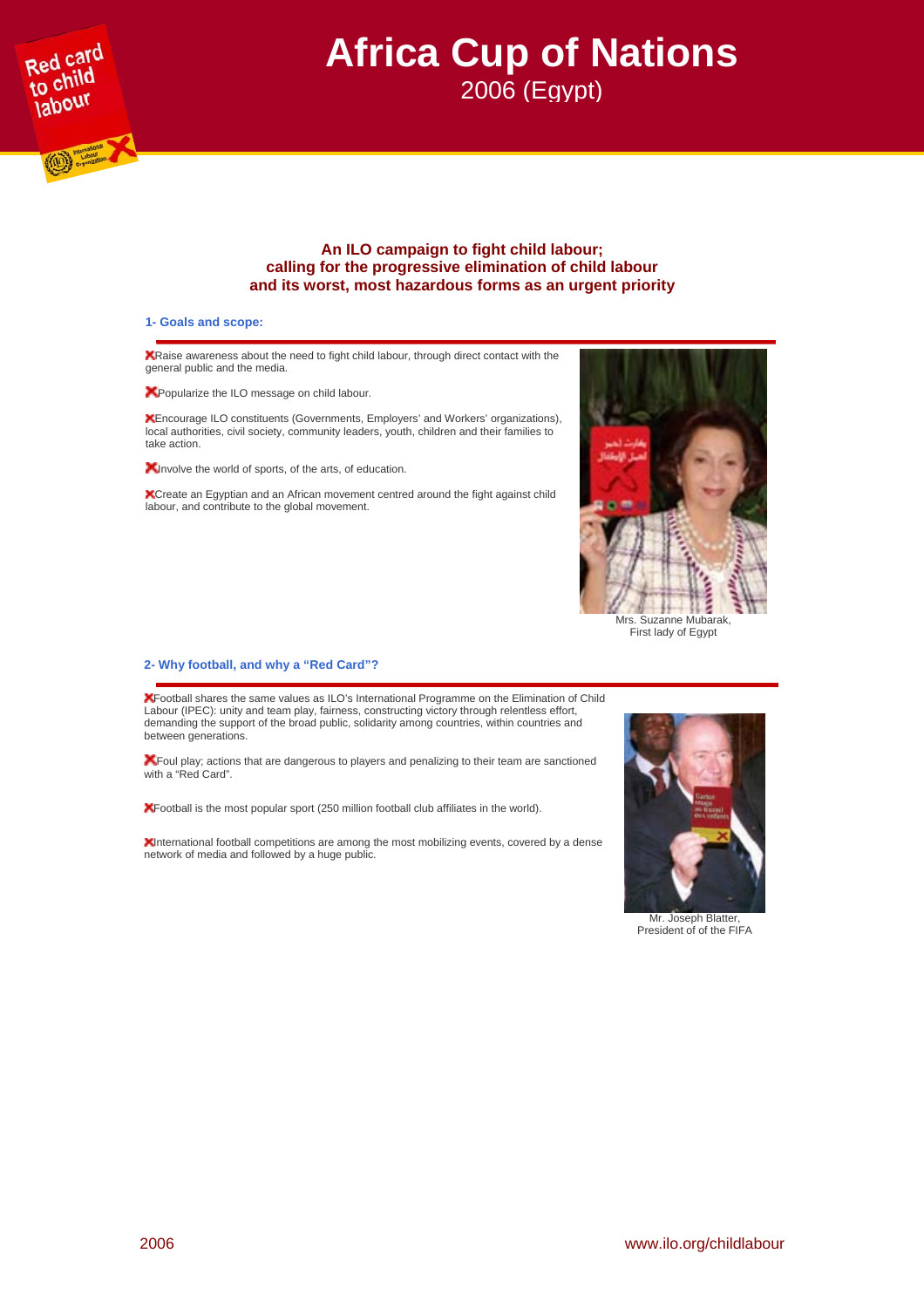#### **3- Background information:**

The first Red Card Campaign was launched in 2002, with the partnership of the FIFA and the CAF, at the Africa Cup of Nations, held in Mali. It received considerable support, and reached some one billion people worldwide.

XIn 2002, the CAF signed a Memorandum of Understanding with ILO on child labour.

XIn 2003, FIFA and ILO issued a joint media release, expressing their will to unite efforts to fight child labour, including through Red Card Campaigns.

**X**Other Red Card Campaigns have subsequently been organized in other national and international football competitions, in Africa, Asia, Europe, Latin America, North America

**X**The "Red Card" symbol has been used in a number of artistic events such as concerts: and has been placed in a variety of public facilities, such as school books and public transportation.

KNumerous world leaders and celebrities from the world of sports and the arts have been actively supporting the Campaign, among others coming forward to hold publicly the Red Card.

A song, "Red card to child labour", was composed in French and has been translated into English, and for the CAN 2006 Campaign in Arabic too.

A video spot has been produced, that is available in English, French, and for the CAN 2006 in Arabic too.



President of of the African Confederation of Football



#### **4- Organizers, partnerships and support:**

This Red Card Campaign to Child Labour" at the ACN 2006 (Egypt) is organized by the ILO in close partnership with Egypt's National Council for Childhood and Motherhood (NCCM).

It is being launched under the auspices of Egypt's First Lady, Mrs. Suzanne Mubarak, who presides NCCM's Technical Advisory Committee.

The FIFA and the CAF are, in this Red Card Campaign too, active partners, facilitating in particular activities held in the stadiums.

A well renowned Egyptian actor, Mr. Ahmed Ezz, who has recently become Friend of ILO's Subregional Office for North Africa, is putting his charisma and talent at the service of this Campaign and a number of its activities.

A number of national and international NGOs, groups of NGOs, Associations and UN agencies have come together to lend practical support to this Campaign, by establishing strategic contacts, mobilizing media, personalities in civil society, developing ideas for and organizing sensitization events in communities and in their projects, providing volunteers to help carry out the various initiatives. Among these organizations:



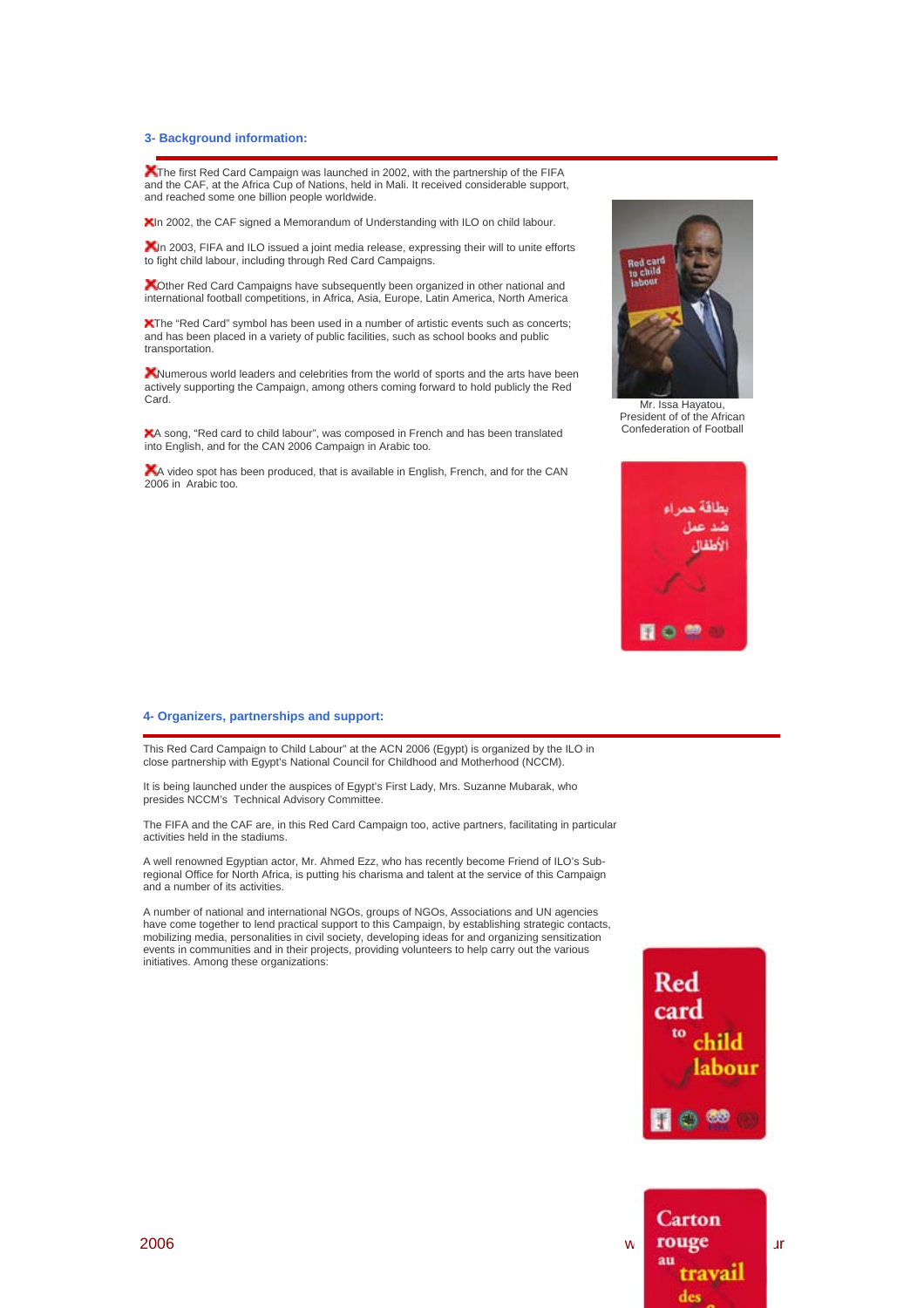. AFICS

- . Caritas . CEOSS
- ETUF . FEDA

. Football Clubs

 . NGO Support Centre . Red Crescent . Scouts . Sekem

- . SFD
	- . Terre des Hommes
- . Egyptian Youth Exporters Association



# **5- Publicity materials:**

A Red Card, available in English, French and Arabic, also appearing on a series of gadgets (flags, T shirts, caps, backbags, key chains, pins, footballs, balloons), posters with Egyptian personalities holding this Card, and large banners.

A leaflet, available in English, French and Arabic, presenting some basic facts and figures about child labour, ILO/IPEC work on this issue, the origin of the Red Card Campaign and a selection of personalities supporting it.

Slogans and short statements calling to fight child labour and to seek alternatives for working children and their parents, reiterated in the media.

A song entitled 'Red Card', sung in English, French and Arabic (sung in Arabic by a famous Egyptian singer, Khaled Selim).

A TV spot in English, French and Arabic (with a voice over in its Arabic version by a famous Egyptian actor, Ahmed Ezz).



Mr.Ahmed Ezz,actor, Egypt

# **6- Campaign activities:**

A broad spectrum of initiatives will take place in and around football stadiums throughout Egypt on the Opening and Closing ceremonies, as well as during ACN matches; in national and international Media; in public facilities; and in communities throughout the country.

The network of ILO offices in Africa and ILO/IPEC country projects will help relay the message more broadly on the continent; and ILO/IPEC at ILO's headquarters in Geneva will ralay it more globally.



Secretary-General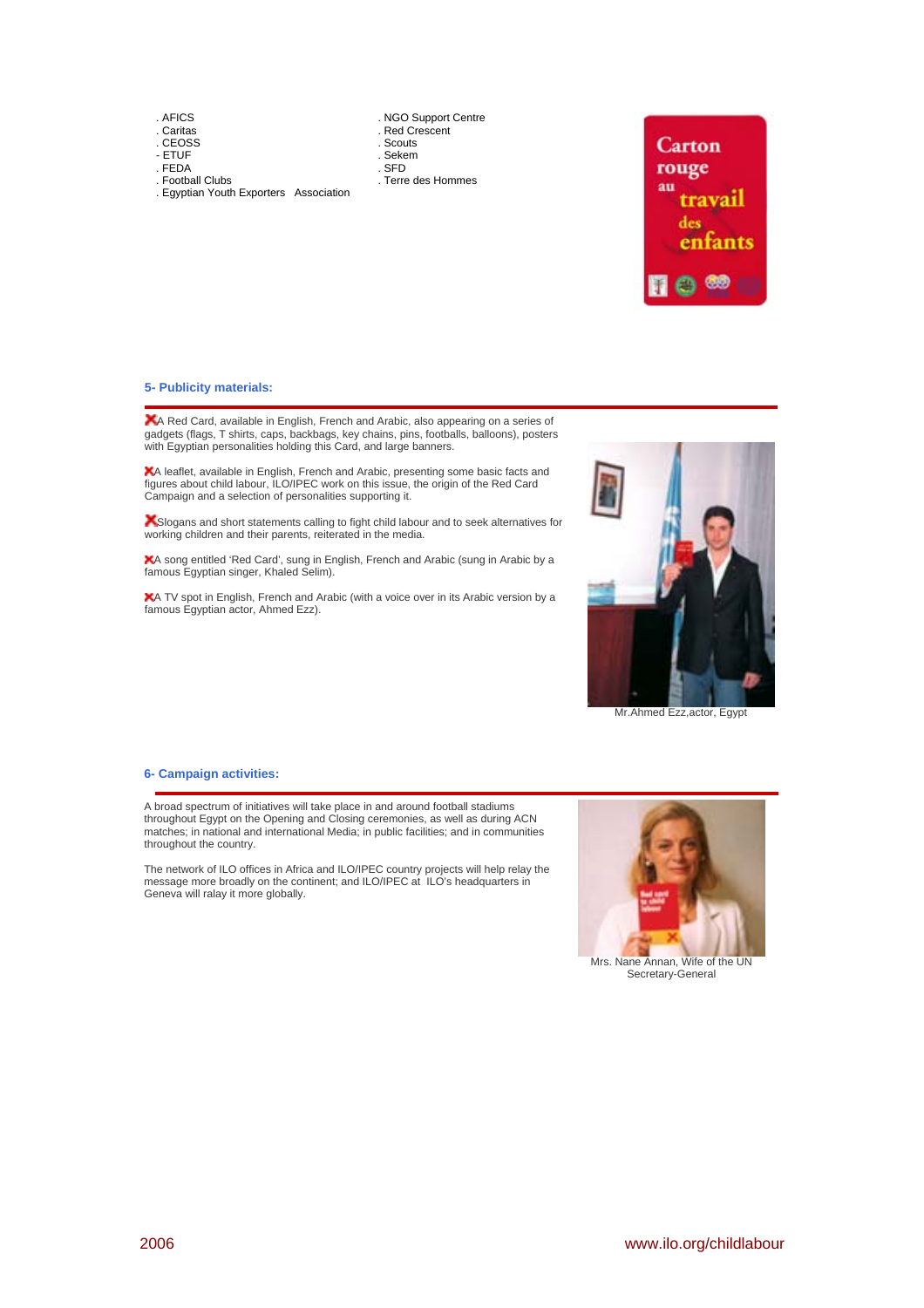# **In stadiums**

In stadiums, at least the following activities are envisaged:

Displaying of posters of the Campaign at stadium entrances.

Briefing of journalists at press centres and distribution to them of Red Cards, the Campaign leaflet, pins and other gadgets.

Handing out of publicity materials and gadgets in the VIP podium.

Handing out of Red cards,leaflets and small flags to the public.

**X** Display of Red Card large banners.

Electronic display of the "Red Card to Child Labour" message.

**K** Short presentation of the Campaign by the stadium official speaker.

**X**Playing of the video spot of the Campaign.

**X** Playing of the song "Red Card"



France and Brazil team Captains, Women's World Cup, USA 2003



## **Out of stadiums**

**X** Launching of the Red Card to Child Labour Campaign at CAN 2006, on 19 January.

**XAiring of the video spot in Cairo metro stations.** 

Airing of the video spot on Egyptian national TV, and international TVs.

Broadcasting of the song "Red Card" by the Radio station Al Shabab wal Reyada, several times a day, including short statements by personalities .

**X**Interviews with Campaign's organizers and other personalities, appearing on TV and the Press.

Display of posters of the Campaign in key locations throughout Egypt.

**X**Organization of mobilization initiatives in communities, including activities involving children: choirs singing the Red Card song, poetry and drawing contests, mock football tournaments, etc.



Director-General of the International Labour Office



Cameroon